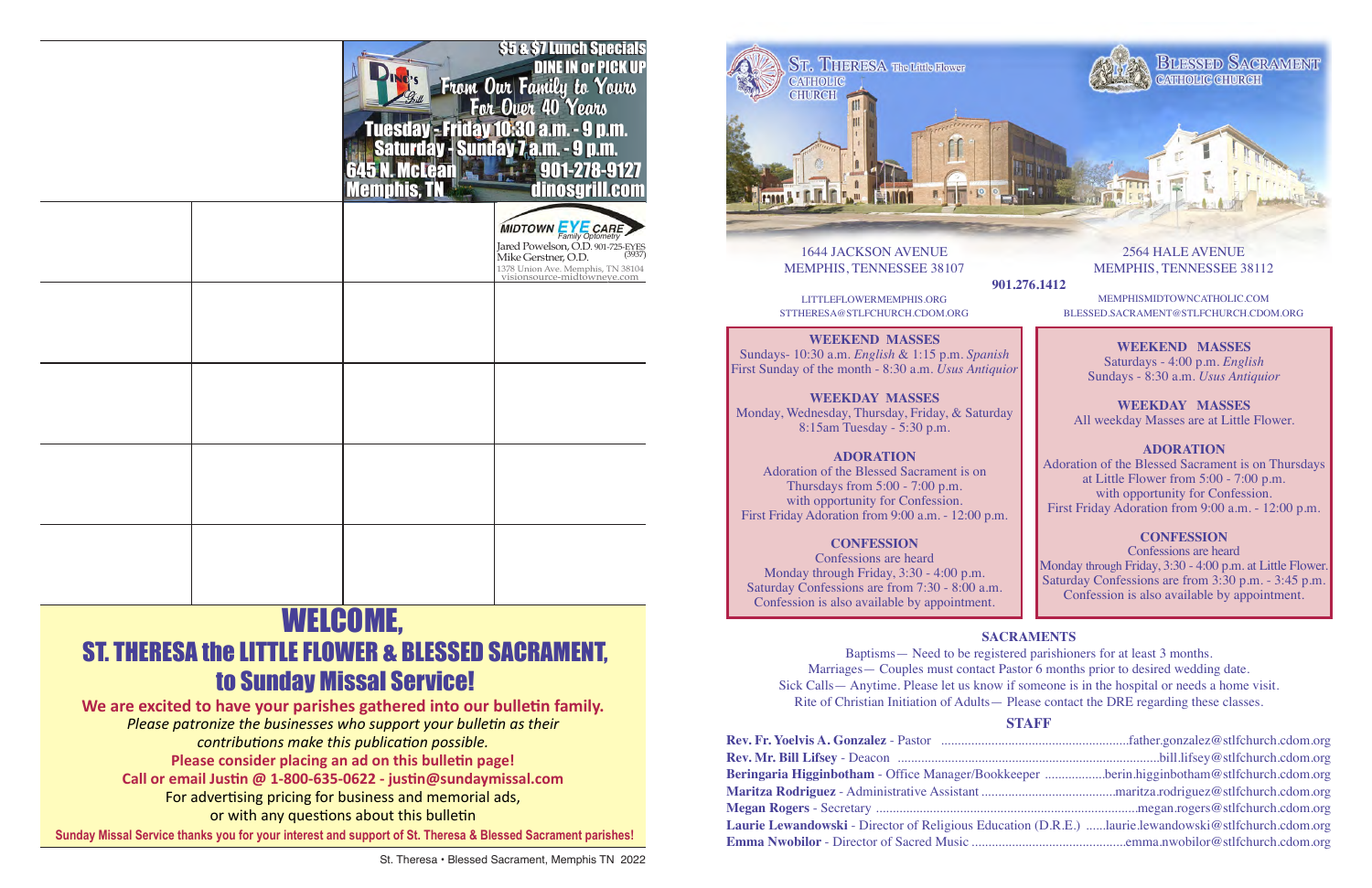Saturday, May 21 - 4:00 p.m. <br>  $\dagger$ Jim Pate Sunday, May 22 - 8:30 a.m. †Michelle Halpin Saturday, May 28 - 4:00 p.m. †Jim Pate Sunday, May 29 - 8:30 a.m. †Mary Susan Oakes

# *At Little Flower*

Sunday, May 22 - 10:30 a.m. Pro Populo Sunday, May 22 - 1:15 p.m. †Lazaro Vargas y

Monday, May 23 - 8:15 a.m. †Vivian Lobianco Tuesday, May 24 - 5:30 p.m. Fr. Gonzalez's Intention Wed., May 25 - 8:15 a.m. + Gene Frulla Thurs., May 26 - 8:15 a.m. †Juan Carlos Coss Vargas Friday, May 27 - 8:15 a.m. †Norman H. Lewandowski Sat., May 28 - 8:15 a.m. For the Sanctification of

†Ma. de la Luz Perez Maria de los Angeles Noa †Ma. de la Luz Perez

Sunday, May 29 - 10:30 a.m. Pro Populo Sunday, May 29 - 1:15 p.m. †Lazaro Vargas y

> Nota: El Santo Rosario se reza los Domingos a las 12:30 p.m. Note: Rosary is prayed daily (M-F) at 3 p.m. at Little Flower.

# *Sunday, May 22, 2022*

*Novus Ordo: Sixth Sunday of Easter Usus Antiquior: Fifth Sunday after Easter*

*At Blessed Sacrament*

Note: Rosary is prayed on Saturdays at 3 p.m. and on Sundays before 8:30 a.m. Mass.

### Remember in Your Prayers/Recuerde en Sus Oraciones:

Jeydan Arbogast, Hunter Bennett, Abigail Therese Boord, Silvia Coronilla, Dan Culhane, Daniel, Rodolfo Delgado, Ron Duffin, Antonio Escalante, Jose Angel Espinoza, Vanessa Guadalupe & Jesus Granados, Chris Hammond, Chris and Mary Ellen Hanser, Donna Henley, Kennedy Henley, Terry Hollahan, Troma & Ruby Jones, Georgeann King, Esther Latham, Lilia Magana, Gary Joe McIver,

- Repose of the soul of Juan Carlos Coss Vargas
- 2. Repose of the soul of Benito & Geneva Pierotti
- 3. In Memory of Fr. David Knight

J.J. Isabell, Karen Mayela de Jesus, Jose Maria Meza, Gary Miller, Reggie Montgomery, Sean M. Moore, Mitch Morgan, Magally Ohman, Ana Otero, Alejandra Ortiz, Eraclio Ramirez, Nancy Scheiderman, Tom Stieber, Alana Torres, Jacob Voss, Jimmy Watson and

patients & families at St. Jude & Le Bonheur Hospitals.

### Comuníquese con la oficina para actualizar la lista de oración.

| <b>Scripture Reading - Sixth Sunday of Easter</b>                                     |                                 |  |  |  |
|---------------------------------------------------------------------------------------|---------------------------------|--|--|--|
| Acts 15:1-2, 22-29 Psalms 67:2-3, 5, 6, 8<br>Revelation 21:10-14, 22-23 John 14:23-29 |                                 |  |  |  |
|                                                                                       |                                 |  |  |  |
| Lecturas - Sexto domingo de Pascua                                                    |                                 |  |  |  |
| <b>Hechos</b> 15:1-2, 22-29                                                           | <b>Salmos</b> $67:2-3, 5, 6, 8$ |  |  |  |
| <b>Apocalipsis</b> 21:10-14, 22-23                                                    | <b>Juan</b> 14:23-29            |  |  |  |
|                                                                                       |                                 |  |  |  |



### Remember in Your Prayers/Recuerde en Sus Oraciones:



Ann Bradley, Anthony Bennett, Tina Benton, Anthony

Biggers, Gill Bishop, Mary Blanchard, Frank Bridges, Michael Bridges, Lilli Burns, Mary Ann Burns, Laura Canale, Pat Canale, Deacon Randy Canale, Warren Canale, Carlos Coss, Zoe Dale, Kathy Fisher, Robert French, Nance Gavin, Patricia Gray Cohen,

Conita Grigsby, Billy Harrison, Will Hathcock, Ann Hill, Peggy Horton, Helen Johnson, Becky Jones, Gary Lance, Teresa Ladley, Christie Lee, Robert Lightsey, Earl & Ingrid McKinney, Cecil Marshall, Charlene Marshall, Chris Neely, Mike Pettit, Brooke Rainwater, James Reagh, Provie Rose, Nicole Savage, Donna Miller Smith, Mary Stanridge, Madeleine & Walter Tagg, Mary Abbey Tagg, Billy Tagg, Jim Tagg, Rosangela Taverna,

Zachary Trace, Catherine Flynn Wallace, Jimmy Watson, Carolyn Williams & Ezell Williams

### PLEASE CONTACT THE OFFICE TO UPDATE THE PRAYER LIST.

Dedicación de la vela del santuario: Cristo, la luz del mundo: Las velas se utilizan en la adoración como un recordatorio de Cristo, nuestra luz y la luz en nosotros que es Su gracia. También son un símbolo de Su sacrificio. Cuando la vela arde, se sacrifica para dar luz. Cuando encendemos una vela, hacemos una ofrenda con una intención particular. Las velas que arden ante el Santísimo Sacramento en globos rojos son ofrendas a Dios con intenciones particulares. Algunas de las velas duran 2 semanas y cuesta \$20. Las otras velas arden durante 1 semana y cuestan \$10. Los sobres para ofrendas de velas se pueden encontrar en los candeleros votivos o en a la oficina durante las horas de apertura.

### 1 week candles/veladoras de 1 semana:

| <b>WEEKLY OFFERINGS AT ST. THERESA —</b><br>FISCAL YEAR 7/21-6/22; SUNDAY, MAY 15, 2022<br>YTD: \$104,832.88<br>GENERAL: \$1,160.00<br>YTD: \$95,360.12<br><b>BUILDING: \$374.00</b><br>ST. MARTIN OFFERING: \$40.00<br>YTD: \$15,821.00<br><b>ST. JOSEPH'S PROJECTS PHASE ONE COLLECTION: REPAIRING OUR</b><br>SPANISH TILE ROOF AS WE LOOK FORWARD TO THE 100 YEAR<br>ANNIVERSARY OF OUR LITTLE FLOWER PARISH.<br>CAMPAIGN TO DATE TOTAL: \$385,466.47<br>WEEKLY OFFERING AT BLESSED SACRAMENT -<br>FISCAL YEAR 7/21-6/22; SUNDAY, MAY 15, 2022<br>GENERAL: \$1,147.35<br>YTD: \$102,348.06<br><b>BUILDING: \$259.00</b><br>YTD: \$29,386.00<br>ST. PHILOMENA OFFERING: \$0.00<br>YTD: \$12,104.49<br>ST. MARTIN OFFERING: \$20.00<br>YTD: \$2,624.20<br>"God's people faithfully brought in the contributions, tithes and dedicated gifts."<br>-2 Chronicles 31:12<br>SECOND COLLECTION SCHEDULE AT LITTLE FLOWER<br>HORARIO DE LA SEGUNDA COLECTA EN SANTA THERESA | OFRENDA SEMANAL EN STA. THERESA -<br><u>AÑO FISCAL 7/21-6/22; DOMINGO, 15 DE MAYO, 2022</u><br>GENERAL: \$1,160.00<br>YTD: \$104,832.88<br>EDIFICIO: \$374.00<br>YTD: \$95,360.12<br>OFRENDA A SAN MARTIN: \$40.00<br>YTD: \$15,821.00<br>LOS PROYECTOS DE SAN JOSÉ FASE UNO: REPARANDO NUESTRO<br>TECHO DE TEJAS ESPAÑOLAS MIENTRAS ESPERAMOS EL<br>ANIVERSARIO DE 100 AÑOS DE NUESTRA PARROQUIA LITTLE<br>FLOWER. TOTAL DE LA CAMPAÑA HASTA LA FECHA: \$385,466.47<br>OFRENDA SEMANAL EN BLESSED SACRAMENT -<br>AÑO FISCAL 7/21-6/22; DOMINGO, 15 DE MAYO, 2022<br>GENERAL: \$1,147.35<br>YTD: \$102,348.06<br><b>EDIFICIO: \$259.00</b><br>YTD: \$29,386.00<br>OFRENDA A STA. FILOMENA: \$0.00<br>YTD: \$12,104.49<br>OFRENDA A SAN MARTIN: \$20.00<br>YTD: \$2,624.20<br>"El pueblo de Dios trajo fielmente las contribuciones, los diezmos y las ofrendas dedicadas".<br>-2 Crónicas 31:12<br>SECOND COLLECTION SCHEDULE AT BLESSED SACRAMENT<br>HORARIO DE LA SEGUNDA COLECTA EN EL SANTÍSIMO SACRAMENTO: |  |  |
|------------------------------------------------------------------------------------------------------------------------------------------------------------------------------------------------------------------------------------------------------------------------------------------------------------------------------------------------------------------------------------------------------------------------------------------------------------------------------------------------------------------------------------------------------------------------------------------------------------------------------------------------------------------------------------------------------------------------------------------------------------------------------------------------------------------------------------------------------------------------------------------------------------------------------------------------------------------------|-----------------------------------------------------------------------------------------------------------------------------------------------------------------------------------------------------------------------------------------------------------------------------------------------------------------------------------------------------------------------------------------------------------------------------------------------------------------------------------------------------------------------------------------------------------------------------------------------------------------------------------------------------------------------------------------------------------------------------------------------------------------------------------------------------------------------------------------------------------------------------------------------------------------------------------------------------------------------------------------------------------------|--|--|
| <b>HVAC FUND</b><br><b>May 22</b><br>MAINTENANCE/FACILITY REPAIR<br>June 5                                                                                                                                                                                                                                                                                                                                                                                                                                                                                                                                                                                                                                                                                                                                                                                                                                                                                             | May 22<br><b>ST. MARTIN DE PORRES</b><br>June 5<br><b>MAINTENANCE FUND</b>                                                                                                                                                                                                                                                                                                                                                                                                                                                                                                                                                                                                                                                                                                                                                                                                                                                                                                                                      |  |  |
|                                                                                                                                                                                                                                                                                                                                                                                                                                                                                                                                                                                                                                                                                                                                                                                                                                                                                                                                                                        |                                                                                                                                                                                                                                                                                                                                                                                                                                                                                                                                                                                                                                                                                                                                                                                                                                                                                                                                                                                                                 |  |  |
| CATHOLIC YARD SIGNS For a limited time, Catholic yard signs will be available to<br>LETREROS CATÓLICOS DE JARDÍN Por un tiempo limitado, los letreros católicos<br>purchase in the Vestibule at St. Theresa. Show your support and love of the Faith by<br>de jardín estarán disponibles para comprar en el vestíbulo de St. Theresa. Muestre su<br>apoyo y amor por la fe comprando y exhibiendo un letrero para el jardín. \$20 cada uno,<br>purchasing and displaying a yard sign. \$20 each, while they last.<br>mientras duren.<br>THE PARISH OFFICE will be closed on Monday, May 30, in observance of Memorial<br>LA OFICINA PARROQUIAL estará cerrada el lunes 30 de mayo en conmemoración<br>Day. We will resume normal business hours on Tuesday, May 31.<br>del Día de los Caídos. Reanudaremos el horario comercial normal el martes 31 de mayo.                                                                                                           |                                                                                                                                                                                                                                                                                                                                                                                                                                                                                                                                                                                                                                                                                                                                                                                                                                                                                                                                                                                                                 |  |  |
|                                                                                                                                                                                                                                                                                                                                                                                                                                                                                                                                                                                                                                                                                                                                                                                                                                                                                                                                                                        |                                                                                                                                                                                                                                                                                                                                                                                                                                                                                                                                                                                                                                                                                                                                                                                                                                                                                                                                                                                                                 |  |  |
| LA DIÓCESIS ANUNCIO RECIENTEMENTE QUE LA ESCUELA DE LA<br>THE DIOCESE RECENTLY ANNOUNCED THAT IMMACULATE<br>CONCEPTION CATHEDRAL SCHOOL<br>CATEDRAL DE LA INMACULADA CONCEPCIÓN<br>will transition to a Classical Education model beginning this fall. The curriculum<br>hará la transición a un modelo de educación clásica a partir de este otoño. El cambio de<br>change will give ICCS, a co-ed Pre-K through Eighth Grade School, the distinction of<br>plan de estudios le dará a ICCS, una escuela mixta de prekínder a octavo grado, la<br>being the only Catholic school in Memphis to offer Classical Education.<br>distinción de ser la única escuela católica en Memphis que ofrece educación clásica.                                                                                                                                                                                                                                                     |                                                                                                                                                                                                                                                                                                                                                                                                                                                                                                                                                                                                                                                                                                                                                                                                                                                                                                                                                                                                                 |  |  |
| A Classical Education is focused on a traditional curriculum, including the use of<br>Una educación clásica se centra en un plan de estudios tradicional, incluido el uso de<br>classical books and art, with a concentrated study of the core academic disciplines:<br>libros y arte clásicos, con un estudio concentrado de las disciplinas académicas básicas:<br>history, literature, mathematics, and science as well as visual and performing arts with a<br>historia, literatura, matemáticas y ciencias, así como artes visuales y escénicas con un<br>strong emphasis on language, literacy, writing, and mastery of the English language.<br>fuerte énfasis en el lenguaje, alfabetización, escritura y dominio del idioma inglés.                                                                                                                                                                                                                           |                                                                                                                                                                                                                                                                                                                                                                                                                                                                                                                                                                                                                                                                                                                                                                                                                                                                                                                                                                                                                 |  |  |
| Studies have shown an increase in standardized test scores among students who are<br>Los estudios han demostrado un aumento en los puntajes de las pruebas estandarizadas<br>educated using a classical curriculum. ESL students have also been shown to excel<br>entre los estudiantes que se educan con un plan de estudios clásico. Los estudiantes de<br>with this type of teaching.<br>ESL también han demostrado sobresalir con este tipo de enseñanza.                                                                                                                                                                                                                                                                                                                                                                                                                                                                                                          |                                                                                                                                                                                                                                                                                                                                                                                                                                                                                                                                                                                                                                                                                                                                                                                                                                                                                                                                                                                                                 |  |  |
| If you would like to learn more about a classical approach to education please contact<br>Si desea obtener más información, comuníquese con Cathy Armstrong,<br>Cathy Armstrong, 901-435-5344, or cathy armstrong@ic.cdom.org to schedule a tour.<br>cathy.armstrong@ic.cdom.org para programar una visita.                                                                                                                                                                                                                                                                                                                                                                                                                                                                                                                                                                                                                                                            |                                                                                                                                                                                                                                                                                                                                                                                                                                                                                                                                                                                                                                                                                                                                                                                                                                                                                                                                                                                                                 |  |  |
| ALTAR FLOWERS: Our church florist, Pam Callicot, is retiring. Our new florist is now<br>Rachel's Flowers. Our Altar flower prices have increased to \$200. Please consider<br>dedicating them for a special intention.                                                                                                                                                                                                                                                                                                                                                                                                                                                                                                                                                                                                                                                                                                                                                 | FLORES DE ALTAR: Nuestra florista de la iglesia, Pam Callicot, se jubila. Nuestra nueva<br>floristería ahora es Rachel's Flowers. Los precios de nuestras flores de Altar han aumentado<br>a \$200. Por favor considere dedicarlos para una intención especial.                                                                                                                                                                                                                                                                                                                                                                                                                                                                                                                                                                                                                                                                                                                                                 |  |  |
| 4 REASONS TO DONATE<br>UNITED IN FAITH<br>Commitment<br>weekend for United in<br>We are called to<br>Investing in the future<br>Faith is June $4$ and $5$ .<br>Stewardship<br>of the church<br>As we give of our time,<br>As we grow our diocese,<br>Be on the<br>we are blessed to<br>talent and treasure, we<br>fulfill our mission on<br>welcome our brothers                                                                                                                                                                                                                                                                                                                                                                                                                                                                                                                                                                                                       | <b>4 RAZONES DE DONAR</b><br>a campaña la Unidos por<br>una Misma Fe<br>El fin de semana de<br>0 <sup>1</sup><br>compromiso para<br>Invertir en el futuro de<br>Nosotros estamos llamados<br>la iglesia<br>A medida que crecemos en<br>Unidos en la fe es el 4 y<br>a la mayordomía<br>A medida que damos<br>nuestra diócesis, tenemos la<br>5 de junio, esté atento al<br>de nuestro tiempo,<br>bendición de dar la<br>talento y tesoro,<br>bienvenida a nuestros<br>correo para recibir su                                                                                                                                                                                                                                                                                                                                                                                                                                                                                                                    |  |  |

Las Velas en Santa Theresita arden ante la Divina Presencia esta semana por:

- 1.Vocations from the Parishes
- 2. Por el Descanso Eterno de Alvaro Suarez Niño

Las Velas en Blessed Sacrament arden ante la Divina Presencia esta semana por:

- 1. Seminarians of the Diocese 2. Deceased Priests of Memphis
- 

| FISCAL YEAR 7/21-6/22: SUNDAY. MAY 15. 2022 |                  |
|---------------------------------------------|------------------|
| <b>GENERAL: \$1.160.00</b>                  | <b>YTD: \$10</b> |
| <b>BUILDING: \$374.00</b>                   | <b>YTD: \$95</b> |
| ST MARTIN OFFERING: \$40.00                 | YTD: \$15        |

Sanctuary Candle Dedication: Christ is the light of the world. Candles are used in worship as a reminder of Christ our light and the light in us that is His grace. They are also a symbol of His sacrifice. As the candle burns, it sacrifices itself in order to give light. When we light a candle, we make an offering for a particular intention. The candles that burn before the Blessed Sacrament in red globes are offerings to God for particular intentions. Some of the candles last for 2 weeks and cost \$20. The other candles burn for 1 week and cost \$10. Candle offering envelopes can be found in the votive candle stands or at the office during open hours.

### 2 week candles/Veladoras de 2 semanas

The Candles at Little Flower burn before the Divine Presence this week for:

The Candle at Blessed Sacrament burns before the Divine Presence this week for:

1. Repose of the soul of Fr. David Knight

# T Mass Intentions

### **ADORATION OF THE**

**BLESSED SACRAMENT** On Thursdays from 5-7 p.m. with opportunity for confession at Little Flower. Please sign up for First Friday Adoration from 9 a.m. to Noon. Sign-up sheet by St. Cecilia image.

**ADORACIÓN DEL SANTÍSIMO SACRAMENTO** Los jueves de 5 p.m. a 7 p.m. con oportunidad de confesión en Santa Theresita. Regístrese para la Adoración del Primer Viernes de 9 a.m. al mediodía. Hoja de registro esta a un lado de la imagen de Sta. Cecilia.

| FISCAL TEAR // 41-0/ 44; SUNDAT, MAT 13, 4044 |                  |
|-----------------------------------------------|------------------|
| <b>GENERAL: \$1,147.35</b>                    | YTD: \$102.348.0 |
| <b>BUILDING: \$259.00</b>                     | YTD: \$29.386.00 |
| ST. PHILOMENA OFFERING: \$0.00                | YTD: \$12.104.49 |
| ST. MARTIN OFFERING: \$20.00                  | YTD: \$2,624.20  |
|                                               |                  |





tarjeta de compromiso.

Una iglesia, una meta un cuerpo de Cristo<br>Al sembrar semilla sabemos que serán la osecha de nue hijos y nietos

Planificación a largo plazo

para un futuro más saludable

A medida que creamos

aseguramos nuestro

uturo financiero

dotaciones